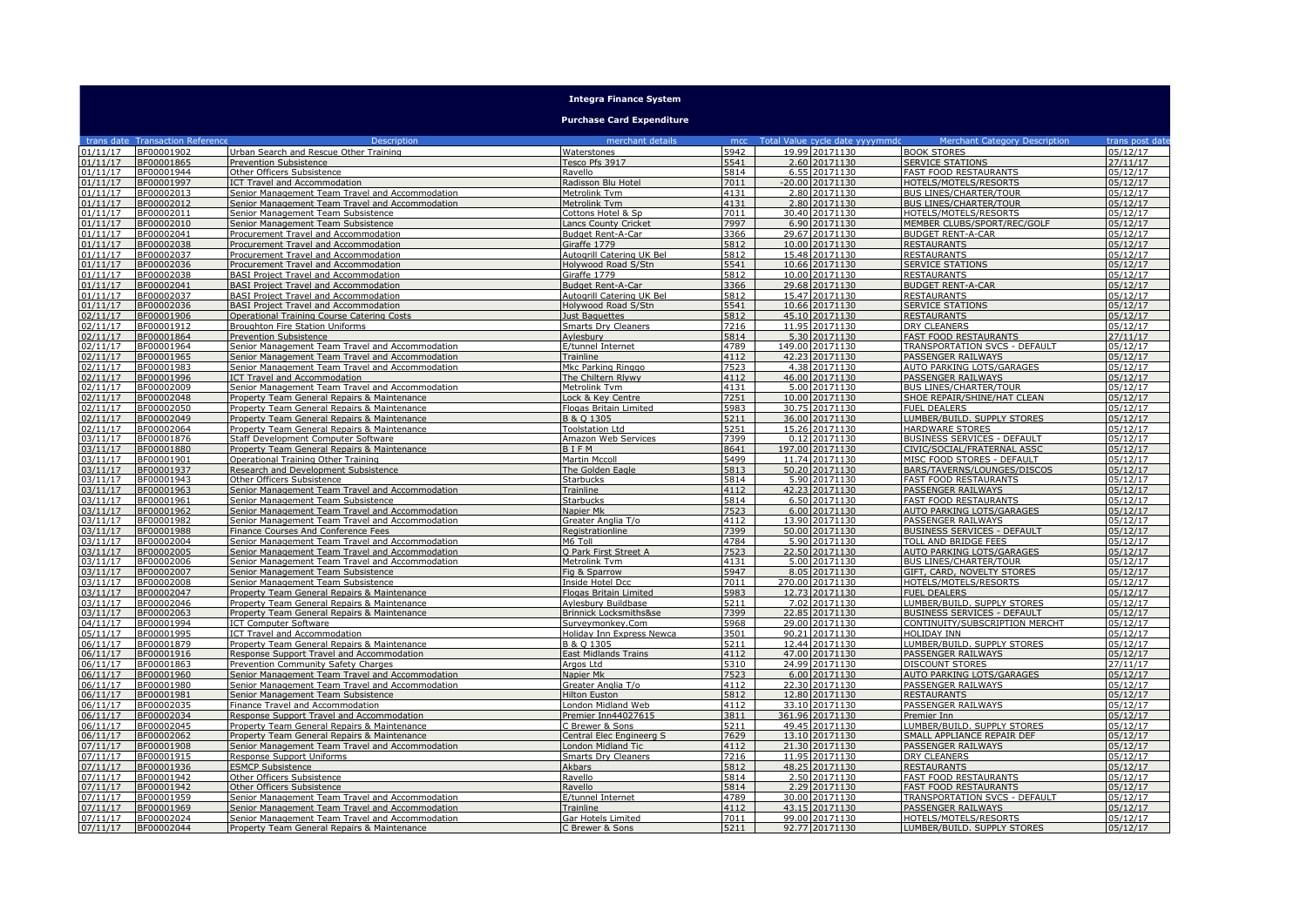| 08/11/17             | BF00001895 | Response Support Subsistence                                                                    | Tesco Store 2885              | 5411             |          | 5.45 20171130     | <b>GROCERY STORES</b>              | 05/12/17 |
|----------------------|------------|-------------------------------------------------------------------------------------------------|-------------------------------|------------------|----------|-------------------|------------------------------------|----------|
| 08/11/17             | BF00001900 | Urban Search and Rescue Subsistence                                                             | Spice Room                    | 5812             |          | 172.95 20171130   | <b>RESTAURANTS</b>                 | 05/12/17 |
|                      | BF00001972 |                                                                                                 |                               | 5411             | 67.26    | 20171130          |                                    | 05/12/17 |
| 08/11/17             |            | MK West Fire Station Subsistence                                                                | Aldi Stores                   |                  |          |                   | <b>GROCERY STORES</b>              |          |
| 08/11/17             | BF00001987 | Finance Travel and Accommodation                                                                | Trainline                     | 4112             | 33.41    | 20171130          | PASSENGER RAILWAYS                 | 05/12/17 |
| 08/11/17             | BF00001993 | <b>ICT Subsistence</b>                                                                          | Za Za Bazaar Newcastle        | 5812             | 33.96    | 20171130          | <b>RESTAURANTS</b>                 | 05/12/17 |
| 08/11/17             | BF00002022 | Senior Management Team Travel and Accommodation                                                 | M6 Toll                       | 4784             | 5.90     | 20171130          | TOLL AND BRIDGE FEES               | 05/12/17 |
| 08/11/17             | BF00002023 | Senior Management Team Subsistence                                                              | Gar Hotels Limited            | 7011             | 6.25     | 20171130          | HOTELS/MOTELS/RESORTS              | 05/12/17 |
| 08/11/17             | BF00002033 | Procurement Travel and Accommodation                                                            | Virgin Trains                 | 4112             | 193.85   | 20171130          | PASSENGER RAILWAYS                 | 05/12/17 |
| 08/11/17             | BF00002032 | Finance Travel and Accommodation                                                                | London Midland Web            | 4112             |          | 70.50 20171130    | <b>PASSENGER RAILWAYS</b>          | 05/12/17 |
| 08/11/17             | BF00002043 | Property Team General Repairs & Maintenance                                                     | <b>Flogas Britain Limited</b> | 5983             |          | 14.90 20171130    | <b>FUEL DEALERS</b>                | 05/12/17 |
| 08/11/17             | BF00002061 | Property Team General Repairs & Maintenance                                                     | Bunnings Warehouse            | 5211             |          | 5.44 20171130     | LUMBER/BUILD. SUPPLY STORES        | 05/12/17 |
| 08/11/17             | BF00002060 | Property Team General Repairs & Maintenance                                                     | Sainsburys S/mkts             | 5411             |          | 6.15 20171130     | <b>GROCERY STORES</b>              | 05/12/17 |
| 09/11/17             | BF00001894 | Response Support Subsistence                                                                    | Waitrose 214                  | 5411             | 2.05     | 20171130          | <b>GROCERY STORES</b>              | 05/12/17 |
| 09/11/17             | BF00001894 | Response Support Subsistence                                                                    | Waitrose 214                  | 5411             | 2.47     | 20171130          | <b>GROCERY STORES</b>              | 05/12/17 |
| 09/11/17             | BF00001926 |                                                                                                 | Paypal *walkerlocks           | 7399             |          | 22.74 20171130    | <b>BUSINESS SERVICES - DEFAULT</b> | 05/12/17 |
|                      |            | <b>Equipment Management Operational Equipment</b>                                               |                               |                  |          |                   |                                    |          |
| 09/11/17             | BF00001941 | Other Officers Subsistence                                                                      | Pret A Manger                 | 5812             |          | 4.30 20171130     | <b>RESTAURANTS</b>                 | 05/12/17 |
| 0/11/17              | BF00001867 | Senior Management Team Miscellaneous Expenses                                                   | The Broad Leys                | 5812             |          | 144.45 20171130   | <b>RESTAURANTS</b>                 | 05/12/17 |
| 10/11/17             | BF00001891 | Other Officers Travel and Accommodation                                                         | Oyster Autotopup              | 4112             |          | 40.00 20171130    | PASSENGER RAILWAYS                 | 05/12/17 |
| 10/11/17             | BF00001892 | Other Officers Subsistence                                                                      | Sainsburys                    | 5411             |          | 18.30 20171130    | <b>GROCERY STORES</b>              | 05/12/17 |
| 10/11/17             | BF00001899 | Urban Search and Rescue Operational Equipment                                                   | Pets At Home Ltd              | 5995             |          | 106.00 20171130   | PET STORES/FOOD & SUPPLY           | 05/12/17 |
| 10/11/17             | BF00001898 | Urban Search and Rescue Operational Equipment                                                   | Petstop                       | 0742             |          | 40.61 20171130    | <b>VETERINARY SERVICES</b>         | 05/12/17 |
| 10/11/17             | BF00001935 | Service Transformation Man. Travel and Accommodation                                            | Premier Inn44524125           | 3811             |          | 277.95 20171130   | Premier Inn                        | 05/12/17 |
| 10/11/17             | BF00001938 | Health and Safety Travel and Accommodation                                                      | The Chiltern Rlywy            | 4112             |          | 63.90 20171130    | <b>PASSENGER RAILWAYS</b>          | 05/12/17 |
| 0/11/17              | BF00001978 | Senior Management Team Travel and Accommodation                                                 | Greater Anglia                | 4112             |          | 19.90 20171130    | PASSENGER RAILWAYS                 | 05/12/17 |
| 0/11/17              | BF00001979 | Senior Management Team Subsistence                                                              | Carlos Kitchen                | 5812             |          | 18.28 20171130    | <b>RESTAURANTS</b>                 | 05/12/17 |
| 0/11/17              | BF00001986 | Finance Employees Professional Subs                                                             | Www.Cipfa.Org.Uk              | 8699             |          | 410.00 20171130   | MEMBER ORGANIZATIONS - DEF         | 05/12/17 |
| 10/11/17             | BF00002031 | Property Team General Repairs & Maintenance                                                     | Www.Argos.Co.Uk               | 5310             | 377.93   | 20171130          | <b>DISCOUNT STORES</b>             | 05/12/17 |
| 10/11/17             | BF00002059 | Property Team General Repairs & Maintenance                                                     | Fenny Appliances & Sti        | $\frac{1}{5722}$ |          | 12.00 20171130    | HOUSEHOLD APPLIANCE STORES         | 05/12/17 |
| 11/11/17             | BF00001958 | Senior Management Team Travel and Accommodation                                                 | De Lissewal                   | 5811             |          | 205.01 20171130   | <b>CATERERS</b>                    | 05/12/17 |
| 12/11/17             | BF00001934 | Service Transformation Man. Travel and Accommodation                                            | Premier Inn44524125           | 3811             |          | 5.00 20171130     | Premier Inn                        | 05/12/17 |
|                      |            |                                                                                                 | Trainline                     | 4112             |          | 40.80 20171130    |                                    | 05/12/17 |
| 13/11/17<br>13/11/17 | BF00001887 | Staff Development Travel and Accommodation                                                      |                               | 7399             |          |                   | PASSENGER RAILWAYS                 |          |
|                      | BF00001907 | Senior Management Team Courses And Conference Fees                                              | Www.Publicpolicyexchan        |                  |          | 283.20 20171130   | <b>BUSINESS SERVICES - DEFAULT</b> | 05/12/17 |
| 13/11/17             | BF00001919 | Other Officers Subsistence                                                                      | Thames Valley Police (        | 5811             |          | 5.50 20171130     | <b>CATERERS</b>                    | 05/12/17 |
| 13/11/17             | BF00001933 | Service Transformation Man. Travel and Accommodation                                            | Premier Inn44524125           | 3811             |          | 5.00 20171130     | Premier Inn                        | 05/12/17 |
| 13/11/17             | BF00001931 | Service Transformation Man. Subsistence                                                         | Premier Inn44524125           | 3811             |          | 15.33 20171130    | Premier Inn                        | 05/12/17 |
| 13/11/17             | BF00001940 | Other Officers Subsistence                                                                      | Patisserie Valerie            | 5812             |          | 2.95 20171130     | <b>RESTAURANTS</b>                 | 05/12/17 |
| 13/11/17             | BF00001940 | Other Officers Subsistence                                                                      | Patisserie Valerie            | 5812             |          | 1.70 20171130     | <b>RESTAURANTS</b>                 | 05/12/17 |
| 13/11/17             | BF00001948 | High Wycombe Fire Station Course Catering Costs                                                 | Thames Valley Police (        | 5811             |          | 4.00 20171130     | CATERERS                           | 05/12/17 |
| 13/11/17             | BF00001949 | Research and Development Operational Equipment                                                  | Parcel2go.Com Ltd             | 4215             |          | 10.68 20171130    | <b>COURIER SERVICES</b>            | 05/12/17 |
| 13/11/17             | BF00001950 | Research and Development Courses And Conference Fees                                            | Severn River Crossin Plc      | 4784             |          | 6.70 20171130     | <b>TOLL AND BRIDGE FEES</b>        | 05/12/17 |
| 13/11/17             | BF00001956 | Buckingham Fire Station Miscellaneous Expenses                                                  | Tv Licensing                  | 7392             |          | 147.00 20171130   | MGMT/CONSULT/PUBLIC REL SER        | 05/12/17 |
| 13/11/17             | BF00001957 | Finance Bank Charges                                                                            | Foreign Exchange Fee          | 0000             |          | 5.64 20171130     | MISSING MERCHANT CATEGORY          | 05/12/17 |
| 13/11/17             | BF00002003 | Senior Management Team Subs Professional/Nat Bodies                                             | Www.Ico.Gov.Uk                | 9399             |          | 500.00 20171130   | <b>GOV'T SERV - DEFAULT</b>        | 05/12/17 |
| 13/11/17             | BF00002021 | Senior Management Team Travel and Accommodation                                                 | Aylesbury Audi Service        | 5511             |          | 481.87 20171130   | AUTOMOBILE DEALERS AND LEASING     | 05/12/17 |
| 13/11/17             | BF00002025 | Human Resources Recruitment Expenses                                                            | <b>Harbour Publications L</b> | 7311             |          | 218.40 20171130   | ADVERTISING SERVICES               | 05/12/17 |
| .3/11/17             | BF00002068 | Senior Management Team Subsistence                                                              | Tesco Stores 2038             | 5411             |          | 38.50 20171130    | <b>GROCERY STORES</b>              | 05/12/17 |
| 3/11/17              | BF00002058 | Property Team General Repairs & Maintenance                                                     | B & O 1345                    | 5211             | 18.99    | 20171130          | LUMBER/BUILD, SUPPLY STORES        | 05/12/17 |
| 14/11/17             | BF00001875 | Human Resources Recruitment Expenses                                                            | Amazon UK Marketplace         | 5942             | 19.99    | 20171130          | <b>BOOK STORES</b>                 | 05/12/17 |
| 14/11/17             | BF00001886 | Staff Development Travel and Accommodation                                                      | Trainline                     | 4112             | $-28.50$ | 20171130          | PASSENGER RAILWAYS                 | 05/12/17 |
| 14/11/17             | BF00001922 | Transport and Workshops Spares for Red Fleet                                                    | Newtrim UK Ltd                | 7531             | 504.00   | 20171130          | AUTO BODY REPAIR SHOPS             | 05/12/17 |
| 4/11/17              | BF00001930 |                                                                                                 | Premier Inn44524125           | 3811             | 16.43    | 20171130          |                                    | 05/12/17 |
| 4/11/17              | BF00001932 | Service Transformation Man. Subsistence<br>Service Transformation Man. Travel and Accommodation |                               | 3811             |          | 5.00 20171130     | Premier Inn<br>Premier Inn         | 05/12/17 |
|                      |            |                                                                                                 | Premier Inn44524125           |                  |          |                   |                                    |          |
| 14/11/17             | BF00001861 | <b>Prevention Subsistence</b>                                                                   | Sainsburys Petrol             | 5541             | 3.00     | 20171130          | <b>SERVICE STATIONS</b>            | 27/11/17 |
| 14/11/17             | BF00001862 | Prevention Subsistence                                                                          | McDonalds                     | 5812             |          | 5.88 20171130     | <b>RESTAURANTS</b>                 | 27/11/17 |
| 14/11/17             | BF00002016 | <b>ICT Computer Hardware</b>                                                                    | Amazon Eu Amazon.Co.Uk        | 5999             |          | 47.20 20171130    | MISC SPECIALITY RETAIL             | 05/12/17 |
| 4/11/17              | BF00002017 | <b>ICT Computer Hardware</b>                                                                    | Amazon UK Marketplace         | 5942             |          | 19.00 20171130    | <b>BOOK STORES</b>                 | 05/12/17 |
| 4/11/17              | BF00002020 | Senior Management Team Subsistence                                                              | Tesco Stores 2041             | 5411             | 8.73     | 20171130          | <b>GROCERY STORES</b>              | 05/12/17 |
| .4/11/17             | BF00002030 | Procurement Travel and Accommodation                                                            | Indigo Park Soluti            | 7523             | 7.00     | 20171130          | <b>AUTO PARKING LOTS/GARAGES</b>   | 05/12/17 |
| 15/11/17             | BF00001885 | <b>Staff Development Subsistence</b>                                                            | <b>Starbucks</b>              | 5814             |          | 5.54 20171130     | <b>FAST FOOD RESTAURANTS</b>       | 05/12/17 |
| 15/11/17             | BF00001890 | Other Officers Subsistence                                                                      | Benugo Birmingham New         | 5811             |          | 2.50 20171130     | <b>CATERERS</b>                    | 05/12/17 |
| 15/11/17             | BF00001897 | Urban Search and Rescue Operational Equipment                                                   | Pets At Home Ltd              | 5995             |          | -61.00 20171130   | PET STORES/FOOD & SUPPLY           | 05/12/17 |
| 15/11/17             | BF00001896 | Urban Search and Rescue Operational Equipment                                                   | Petstop                       | 0742             |          | $-15.78$ 20171130 | <b>VETERINARY SERVICES</b>         | 05/12/17 |
| 15/11/17             | BF00001905 | Operational Training Course Catering Costs                                                      | Just Baquettes                | 5812             |          | 45.60 20171130    | <b>RESTAURANTS</b>                 | 05/12/17 |
| 15/11/17             | BF00001904 | Urban Search and Rescue Protective Clothing                                                     | <b>Firefighter Protection</b> | 5691             |          | 366.00 20171130   | MENS/WOMENS CLOTHING STORES        | 05/12/17 |
| 15/11/17             | BF00001929 | Service Transformation Man. Travel and Accommodation                                            | Premier Inn44524125           | 3811             |          | 5.00 20171130     | Premier Inn                        | 05/12/17 |
| 15/11/17             | BF00001977 | Senior Management Team Travel and Accommodation                                                 | Greater Anglia T/o            | 4112             |          | 15.60 20171130    | PASSENGER RAILWAYS                 | 05/12/17 |
| 15/11/17             | BF00002015 | <b>ICT Computer Hardware</b>                                                                    | Amazon UK Marketplace         | 5942             |          | 7.15 20171130     | <b>BOOK STORES</b>                 | 05/12/17 |
| 5/11/17              | BF00002042 | <b>BASI Project Courses And Conference Fees</b>                                                 | Trainline                     | 4112             |          | 114.90 20171130   | PASSENGER RAILWAYS                 | 05/12/17 |
| .6/11/17             | BF00001873 | Human Resources Criminal Records Bureau checks                                                  | Disclosure & Barring          | 9399             |          | 13.00 20171130    | GOV'T SERV - DEFAULT               | 05/12/17 |
| .6/11/17             | BF00001872 | Human Resources Criminal Records Bureau checks                                                  | Disclosure & Barring          | 9399             | 13.00    | 20171130          | GOV'T SERV - DEFAULT               | 05/12/17 |
| 16/11/17             | BF00001874 | Human Resources Criminal Records Bureau checks                                                  | Disclosure & Barring          | 9399             | 13.00    | 20171130          | <b>GOV'T SERV - DEFAULT</b>        | 05/12/17 |
| 16/11/17             | BF00001917 | Winslow Fire Station Subsistence                                                                | Co-Op Group 350090            | $\frac{1}{5411}$ |          | 12.06 20171130    | <b>GROCERY STORES</b>              | 05/12/17 |
| 16/11/17             | BF00001927 | Service Transformation Man. Subsistence                                                         | Premier Inn44524125           | 3811             |          | 19.22 20171130    | Premier Inn                        | 05/12/17 |
|                      |            |                                                                                                 |                               |                  |          |                   |                                    |          |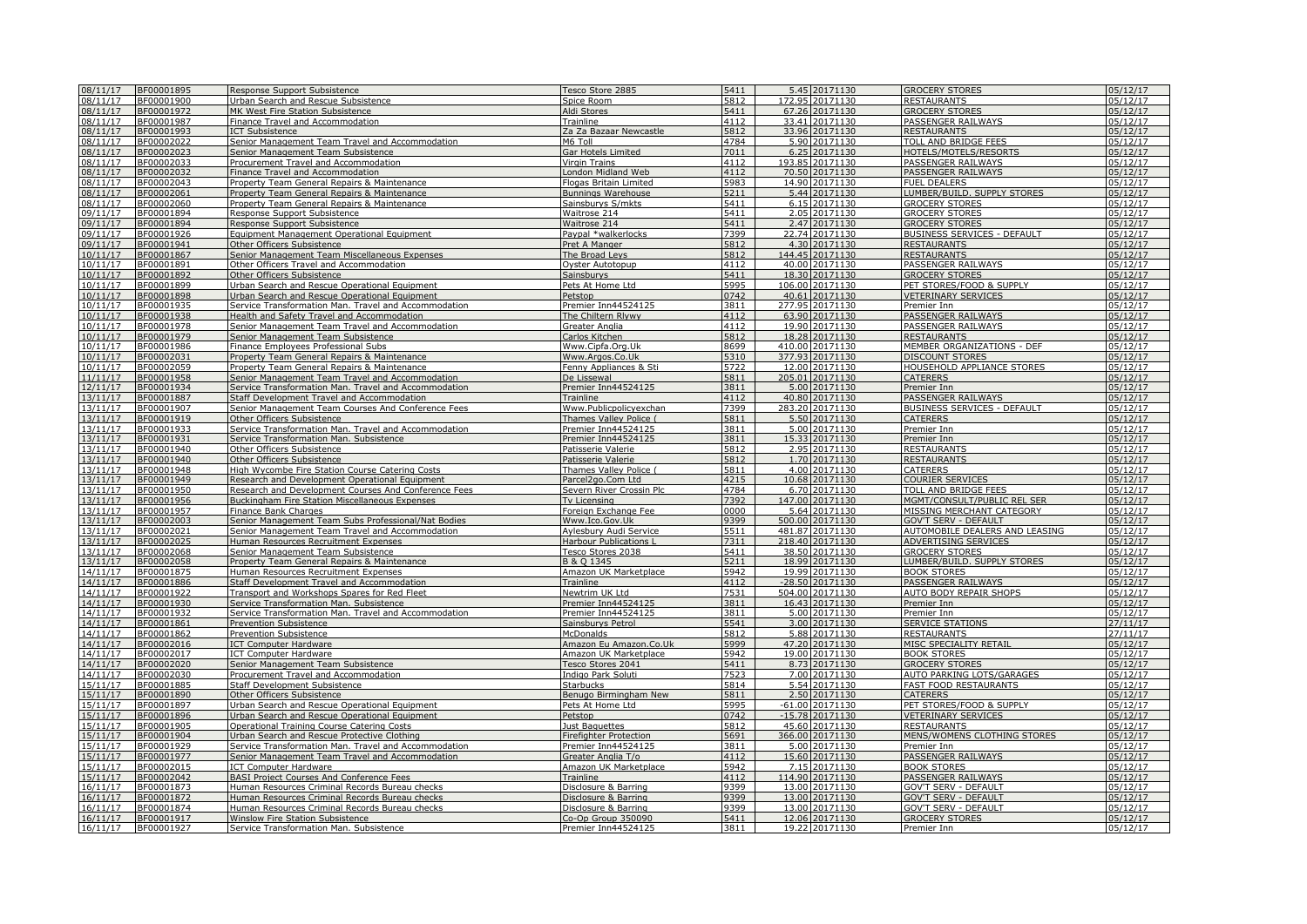| 16/11/17 | BF00001928         | Service Transformation Man. Travel and Accommodation   | Premier Inn44524125           | 3811 |       | 5.00 20171130   | Premier Inn                     | 05/12/17              |
|----------|--------------------|--------------------------------------------------------|-------------------------------|------|-------|-----------------|---------------------------------|-----------------------|
| 16/11/17 | BF00001860         | Prevention Printing and Stationery                     | Www.Flagsandflagpoles         | 2741 |       | 331.80 20171130 | MISC PUBLISHING & PRINTING      | 27/11/17              |
|          |                    |                                                        |                               |      |       |                 |                                 |                       |
| 16/11/17 | BF00001992         | <b>ICT Computer Maintenance</b>                        | Amazon Sycs Eu-Uk Amazon.     | 5942 |       | 26.99 20171130  | <b>BOOK STORES</b>              | 05/12/17              |
| 16/11/17 | BF00002029         | <b>ICT Computer Maintenance</b>                        | Microsoft *                   | 5816 |       | 590.40 20171130 | <b>DIGITAL GOODS</b>            | 05/12/17              |
| 17/11/17 | BF00001871         | <b>Operational Apprentices Subsistence</b>             | Marks&spencer Plc Sf          | 5411 |       | 2.39 20171130   | <b>GROCERY STORES</b>           | 05/12/17              |
| 17/11/17 | BF00001870         | <b>Operational Apprentices Subsistence</b>             | Costa Coffee- Princes         | 5812 |       | 17.50 20171130  | <b>RESTAURANTS</b>              | 05/12/17              |
| 17/11/17 | BF00001884         | <b>Staff Development Subsistence</b>                   | Marks&spencer Plc Sf          | 5411 | 44.65 | 20171130        | <b>GROCERY STORES</b>           | 05/12/17              |
| 17/11/17 | BF00001914         |                                                        |                               | 5814 | 595   | 20171130        | <b>FAST FOOD RESTAURANTS</b>    | 05/12/17              |
|          |                    | Response Support Subsistence                           | <b>Bradmoor Hatcheries Lt</b> |      |       |                 |                                 |                       |
| 17/11/17 | BF00001918         | Other Officers Travel and Accommodation                | Wendover Station T/o          | 4112 | 20.90 | 20171130        | PASSENGER RAILWAYS              | 05/12/17              |
| 17/11/17 | BF00001921         | Transport and Workshops Operational Equipment          | Www.Uktools.Com               | 5251 | 36.77 | 20171130        | <b>HARDWARE STORES</b>          | 05/12/17              |
| 17/11/17 | BF00002057         | Property Team General Repairs & Maintenance            | New City Heating Co Lt        | 1711 |       | 20.50 20171130  | HEATING, PLUMBING, AIR COND     | 05/12/17              |
| 18/11/17 | BF00001889         | Other Officers Travel and Accommodation                | Oyster Bus Autotop            | 4112 |       | 40.00 20171130  | PASSENGER RAILWAYS              | 05/12/17              |
| 19/11/17 | BF00001967         | Senior Management Team Travel and Accommodation        | Holiday Inns                  | 3501 |       | 78.00 20171130  | <b>HOLIDAY INN</b>              | 05/12/17              |
| 19/11/17 | BF00001968         | Senior Management Team Travel and Accommodation        | Holiday Inns                  | 3501 |       | 78.00 20171130  | <b>HOLIDAY INN</b>              | 05/12/17              |
| 19/11/17 | BF00001976         | Senior Management Team Travel and Accommodation        | Mkc Parking Ringgo            | 7523 |       | 4.38 20171130   | AUTO PARKING LOTS/GARAGES       | 05/12/17              |
| 20/11/17 |                    |                                                        |                               |      |       |                 |                                 | 05/12/17              |
|          | BF00001883         | Staff Development Travel and Accommodation             | Premier Inn 44536670          | 5812 |       | 206.00 20171130 | <b>RESTAURANTS</b>              |                       |
| 20/11/17 | BF00001954         | <b>Protection Subsistence</b>                          | Tesco Stores 5594             | 5411 |       | 1.00 20171130   | <b>GROCERY STORES</b>           | 05/12/17              |
| 20/11/17 | BF00001954         | <b>Protection Subsistence</b>                          | Tesco Stores 5594             | 5411 |       | 3.10 20171130   | <b>GROCERY STORES</b>           | 05/12/17              |
| 20/11/17 | BF00001975         | Senior Management Team Travel and Accommodation        | Greater Anglia T/o            | 4112 |       | 22.30 20171130  | PASSENGER RAILWAYS              | 05/12/17              |
| 20/11/17 | BF00001974         | Senior Management Team Subsistence                     | <b>Hilton Euston</b>          | 5812 |       | 16.40 20171130  | <b>RESTAURANTS</b>              | 05/12/17              |
| 20/11/17 | BF00002056         | Property Team General Repairs & Maintenance            | Plumb Center                  | 1711 |       | 22.93 20171130  | HEATING, PLUMBING, AIR COND     | 05/12/17              |
| 21/11/17 | BF00001868         | Operational Apprentices Subsistence                    | Ye Olde Swan                  | 5813 |       | 63.16 20171130  | BARS/TAVERNS/LOUNGES/DISCOS     | 05/12/17              |
| 21/11/17 | BF00001869         | Operational Apprentices Subsistence                    | Ye Olde Swan                  | 5813 |       | 11.95 20171130  | BARS/TAVERNS/LOUNGES/DISCOS     | 05/12/17              |
| 21/11/17 | BF00001903         | Urban Search and Rescue Protective Clothing            | Future Safety Ltd             | 5099 |       | 396.60 20171130 | <b>DURABLE GOODS - DEFAULT</b>  | 05/12/17              |
|          |                    |                                                        |                               |      |       |                 |                                 |                       |
| 21/11/17 | BF00001909         | Protection Travel and Accommodation                    | Severn River Crossin Plc      | 4784 |       | 6.70 20171130   | TOLL AND BRIDGE FEES            | 05/12/17              |
| 21/11/17 | BF00001913         | Protection Course Catering Costs                       | <b>Bradmoor Hatcheries Lt</b> | 5814 |       | 83.40 20171130  | <b>FAST FOOD RESTAURANTS</b>    | 05/12/17              |
| 21/11/17 | BF00001913         | <b>Protection Course Catering Costs</b>                | <b>Bradmoor Hatcheries Lt</b> | 5814 |       | 1.25 20171130   | <b>FAST FOOD RESTAURANTS</b>    | 05/12/17              |
| 21/11/17 | BF00001859         | <b>Prevention Subsistence</b>                          | Sainsburys Petrol             | 5541 |       | 5.90 20171130   | <b>SERVICE STATIONS</b>         | 27/11/17              |
| 21/11/17 | BF00001858         | <b>Prevention Subsistence</b>                          | McDonalds                     | 5812 |       | 3.69 20171130   | <b>RESTAURANTS</b>              | 27/11/17              |
| 21/11/17 | BF00001939         | Other Officers Subsistence                             | Ravello                       | 5814 | 5.25  | 20171130        | <b>FAST FOOD RESTAURANTS</b>    | 05/12/17              |
| 21/11/17 | BF00001953         | Protection Travel and Accommodation                    | Severn River Crossin Plc      | 4784 |       | 6.70 20171130   | TOLL AND BRIDGE FEES            | 05/12/17              |
| 21/11/17 | BF00001973         |                                                        |                               | 4112 |       | 15.60 20171130  | PASSENGER RAILWAYS              | 05/12/17              |
|          |                    | Senior Management Team Travel and Accommodation        | Greater Anglia                |      |       |                 |                                 |                       |
| 21/11/17 | BF00001990         | <b>ICT Subsistence</b>                                 | Patisserie Valerie            | 5812 |       | 18.15 20171130  | <b>RESTAURANTS</b>              | 05/12/17              |
| 21/11/17 | BF00001991         | <b>ICT Travel and Accommodation</b>                    | The Chiltern Rlywy            | 4112 |       | 29.10 20171130  | PASSENGER RAILWAYS              | 05/12/17              |
| 21/11/17 | BF00002019         | Senior Management Team Travel and Accommodation        | The Chiltern Rlywy            | 4112 |       | 29.10 20171130  | PASSENGER RAILWAYS              | 05/12/17              |
| 23/11/17 | BF00001881         | Operational Training Course Catering Costs             | The Spice Room                | 5812 |       | 159.75 20171130 | <b>RESTAURANTS</b>              | 05/12/17              |
| 23/11/17 | BF00001882         | <b>Staff Development Course Catering Costs</b>         | Amazon Eu Amazon.Co.Uk        | 5999 |       | 17.99 20171130  | MISC SPECIALITY RETAIL          | 05/12/17              |
| 23/11/17 | BF00001920         | Transport and Workshops Operational Equipment          | Weldinggene                   | 5251 |       | 117.44 20171130 | <b>HARDWARE STORES</b>          | 05/12/17              |
|          |                    |                                                        |                               | 5812 |       |                 |                                 |                       |
| 23/11/17 | BF00001857         | <b>Prevention Subsistence</b>                          | Falcon                        |      |       | 15.29 20171130  | <b>RESTAURANTS</b>              | 27/11/17              |
| 23/11/17 | BF00001955         | Transport and Workshops Insurance                      | Frosts                        | 7531 |       | 548.41 20171130 | <b>AUTO BODY REPAIR SHOPS</b>   | 05/12/17              |
| 23/11/17 | BF00002055         | Property Team General Repairs & Maintenance            | New City Heating Co Lt        | 1711 |       | 57.62 20171130  | HEATING, PLUMBING, AIR COND     | 05/12/17              |
| 24/11/17 | BF00001888         | Other Officers Travel and Accommodation                | Ovster Autotopup              | 4112 |       | 40.00 20171130  | PASSENGER RAILWAYS              | 05/12/17              |
| 24/11/17 | BF00001951         | Protection Miscellaneous Expenses                      | Land Registry                 | 9399 |       | 6.00 20171130   | <b>GOV'T SERV - DEFAULT</b>     | 05/12/17              |
| 24/11/17 | BF00001952         | Protection Miscellaneous Expenses                      | <b>Land Registry</b>          | 9399 |       | 6.00 20171130   | <b>GOV'T SERV - DEFAULT</b>     | 05/12/17              |
| 24/11/17 | BF00002001         | Senior Management Team Travel and Accommodation        | Haddenham & Thame Park        | 4112 |       | 24.70 20171130  | <b>PASSENGER RAILWAYS</b>       | 05/12/17              |
| 24/11/17 | BF00002002         | Senior Management Team Travel and Accommodation        | The Chiltern Rlywy            | 4112 |       | 5.00 20171130   | <b>PASSENGER RAILWAYS</b>       | 05/12/17              |
| 24/11/17 |                    |                                                        |                               |      |       |                 |                                 |                       |
|          | BF00002000         | Senior Management Team Subsistence                     | Carluccio S Birmingham Gr     | 5812 |       | 30.00 20171130  | <b>RESTAURANTS</b>              | 05/12/17              |
| 24/11/17 | BF00002018         | Senior Management Team Subsistence                     | <b>Great Western Arms</b>     | 5813 |       | 19.75 20171130  | BARS/TAVERNS/LOUNGES/DISCOS     | 05/12/17              |
| 24/11/17 | BF000 <u>02028</u> | <b>Staff Development Staff Training Fees</b>           | Www.Cips.Org                  | 8699 |       | 252.96 20171130 | MEMBER ORGANIZATIONS - DEF      | 05/12/17              |
| 24/11/17 | BF00002054         | Property Team General Repairs & Maintenance            | Currys                        | 5732 | 99.99 | 20171130        | <b>ELECTRONICS SALES</b>        | 05/12/17              |
| 26/10/17 | BF00001878         | Human Resources Criminal Records Bureau checks         | Disclosure & Barring          | 9399 | 13.00 | 20171031        | <b>GOV'T SERV - DEFAUL</b>      | 05/12/17              |
| 26/10/17 | BF00001893         | Other Officers Travel and Accommodation                | Oyster Autotopup              | 4112 | 40.00 | 20171031        | PASSENGER RAILWAYS              | 05/12/17              |
| 26/10/17 | BF00001970         | Senior Management Team Travel and Accommodation        | Trainline                     | 4112 |       | 35.14 20171031  | PASSENGER RAILWAYS              | 05/12/17              |
| 26/10/17 | BF00001971         |                                                        | Trainline                     | 4112 |       | 35.14 2017103:  | PASSENGER RAILWAYS              | $\overline{05/12/17}$ |
| 26/10/17 |                    | Senior Management Team Travel and Accommodation        |                               | 7011 |       |                 |                                 | 05/12/17              |
|          | BF00001998         | <b>ICT Travel and Accommodation</b>                    | Radisson Blu Hotel            |      |       | 20.00 20171031  | HOTELS/MOTELS/RESORTS           |                       |
| 26/10/17 | BF00002053         | Property Team General Repairs & Maintenance            | <b>Toolstation Ltd</b>        | 5251 |       | 33.27 20171031  | <b>HARDWARE STORES</b>          | 05/12/17              |
| 26/10/17 | BF00002052         | Property Team General Repairs & Maintenance            | <b>Screwfix Direct</b>        | 5211 |       | 70.73 20171031  | LUMBER/BUILD. SUPPLY STORES     | 05/12/17              |
| 26/10/17 | BF00002067         | Property Team General Repairs & Maintenance            | New City Heating Co Lt        | 1711 |       | 16.61 20171031  | HEATING, PLUMBING, AIR COND     | 05/12/17              |
| 26/11/17 | BF00001989         | <b>ICT Computer Maintenance</b>                        | Amazon UK Marketplace         | 5942 |       | 88.20 20171130  | <b>BOOK STORES</b>              | 05/12/17              |
| 27/10/17 | BF00001947         | Other Officers Subsistence                             | Eat Ltd                       | 5812 |       | 2.65 20171031   | <b>RESTAURANTS</b>              | 05/12/17              |
| 27/10/17 | BF00001946         | Other Officers Subsistence                             | Lul Ticket Machine            | 4112 |       | 16.10 2017103:  | PASSENGER RAILWAYS              | 05/12/17              |
| 27/10/17 | BF00001947         | Other Officers Subsistence                             | Eat Ltd                       | 5812 |       | 1.60 20171031   | <b>RESTAURANTS</b>              | 05/12/17              |
|          |                    |                                                        |                               |      |       |                 |                                 |                       |
| 27/10/17 | BF00001985         | Senior Management Team Travel and Accommodation        | Hotels.Com142653719902        | 4722 |       | 182.00 20171031 | TRAVEL AGENCIES                 | 05/12/17              |
| 27/10/17 | BF00002026         | Human Resources Subsistence                            | Holiday Inn Aylesb            | 7011 |       | 16.00 20171031  | HOTELS/MOTELS/RESORTS           | 05/12/17              |
| 27/10/17 | BF00002027         | Human Resources Subsistence                            | Holiday Inn Avlesb            | 7011 |       | 8.85 20171031   | HOTELS/MOTELS/RESORTS           | 05/12/17              |
| 27/10/17 | BF00002066         | Property Team General Repairs & Maintenance            | Flogas Britain Limited        | 5983 |       | 13.90 20171031  | <b>FUEL DEALERS</b>             | 05/12/17              |
| 30/10/17 | BF00001877         | Staff Development Computer Software                    | G2s*siteground                | 4816 |       | 129.00 20171031 | ELECTRONIC COMMERCE/INFO. SERVI | 05/12/17              |
| 30/10/17 | BF00001924         | Transport and Workshops Car Leasing                    | Dvla Vehicle Tax              | 9399 |       | 242.50 20171031 | <b>GOV'T SERV - DEFAULT</b>     | 05/12/17              |
| 30/10/17 | BF00001925         | Transport and Workshops Car Leasing                    | Dvla Vehicle Tax              | 9399 |       | 242.50 20171031 | <b>GOV'T SERV - DEFAULT</b>     | 05/12/17              |
| 30/10/17 | BF00001923         |                                                        |                               | 9399 |       | 242.50 20171031 | <b>GOV'T SERV - DEFAULT</b>     | 05/12/17              |
| 30/10/17 |                    | Transport and Workshops Car Leasing                    | Dvla Vehicle Tax              | 7011 |       |                 |                                 | 05/12/17              |
|          | BF00001984         | Senior Management Team Travel and Accommodation        | The Northgate                 |      |       | 115.00 20171031 | HOTELS/MOTELS/RESORTS           |                       |
| 31/10/17 | BF00001910         | Protection Printing and Stationery                     | Post Office Counter           | 9402 |       | 105.60 20171130 | POSTAGE STAMPS                  | 05/12/17              |
| 31/10/17 | BF00001911         | Princes Risborough Station Catering and Domestic Equip | B & O 1305                    | 5211 |       | 23.00 20171130  | LUMBER/BUILD. SUPPLY STORES     | 05/12/17              |